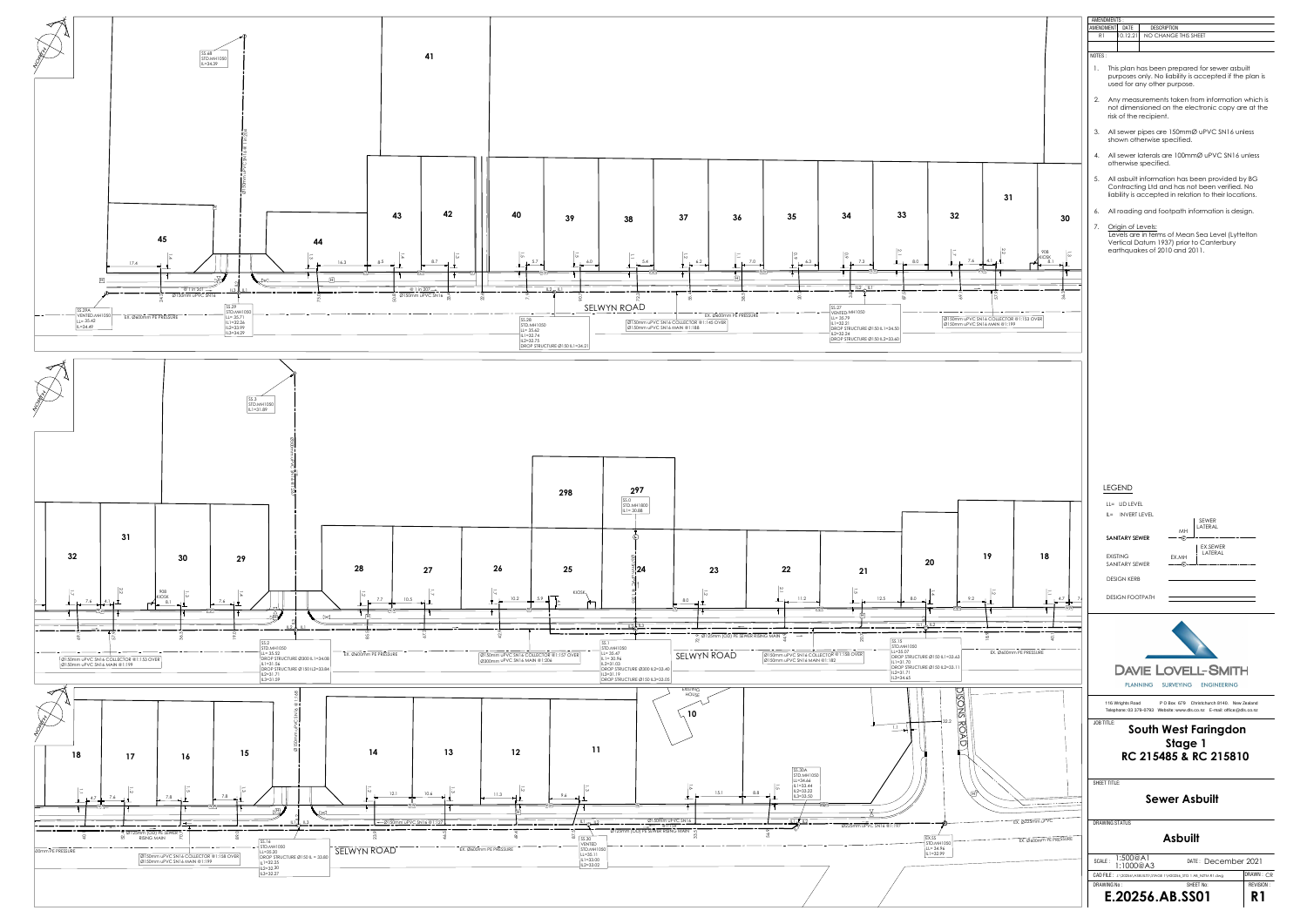



| AMENDMENTS:  |                                                                                                                                                           |                                                                                                                                                                                                        |                                                                  |                             |
|--------------|-----------------------------------------------------------------------------------------------------------------------------------------------------------|--------------------------------------------------------------------------------------------------------------------------------------------------------------------------------------------------------|------------------------------------------------------------------|-----------------------------|
|              | AMENDMENT DATE                                                                                                                                            | <b>DESCRIPTION</b>                                                                                                                                                                                     |                                                                  |                             |
| R1           | 10.12.21                                                                                                                                                  | NO CHANGE THIS SHEET                                                                                                                                                                                   |                                                                  |                             |
| NOTES:       |                                                                                                                                                           |                                                                                                                                                                                                        |                                                                  |                             |
| 1.           |                                                                                                                                                           | This plan has been prepared for sewer asbuilt<br>purposes only. No liability is accepted if the plan is<br>used for any other purpose.                                                                 |                                                                  |                             |
|              |                                                                                                                                                           | 2. Any measurements taken from information which is<br>not dimensioned on the electronic copy are at the<br>risk of the recipient.                                                                     |                                                                  |                             |
|              |                                                                                                                                                           | 3. All sewer pipes are 150mmØ uPVC SN16 unless<br>shown otherwise specified.                                                                                                                           |                                                                  |                             |
|              | 4. All sewer laterals are 100mmØ uPVC SN16 unless<br>otherwise specified.                                                                                 |                                                                                                                                                                                                        |                                                                  |                             |
|              |                                                                                                                                                           | 5. All asbuilt information has been provided by BG<br>Contracting Ltd and have not been verified. No<br>liability is accepted in relation to their locations.                                          |                                                                  |                             |
|              |                                                                                                                                                           | 6. All roading and footpath information is design.                                                                                                                                                     |                                                                  |                             |
|              | 7. Origin of Levels:                                                                                                                                      | Levels are in terms of Mean Sea Level (Lyttelton<br>Vertical Datum 1937) prior to Canterbury<br>earthquakes of 2010 and 2011.                                                                          |                                                                  |                             |
|              | <b>LEGEND</b><br>LL= LID LEVEL<br>IL= INVERT LEVEL<br>SANITARY SEWER<br><b>EXISTING</b><br>SANITARY SEWER<br><b>DESIGN KERB</b><br><b>DESIGN FOOTPATH</b> | MH<br>- F.<br>EX.MH<br>$---①$                                                                                                                                                                          | SEWER<br>LATERAL<br>EX.SEWER<br>LATERAL                          |                             |
| JOB TITLE:   | 116 Wrights Road                                                                                                                                          | <b>DAVIE LOVELL-SMITH</b><br><b>PLANNING</b><br><b>SURVEYING</b><br>Telephone: 03 379-0793 Website: www.dls.co.nz E-mail: office@dls.co.nz<br>South West Faringdon<br>Stage 1<br>RC 215485 & RC 215810 | <b>ENGINEERING</b><br>P O Box 679 Christchurch 8140. New Zealand |                             |
| SHEET TITLE: |                                                                                                                                                           | <b>Sewer Asbuilt</b>                                                                                                                                                                                   |                                                                  |                             |
|              | <b>DRAWING STATUS</b>                                                                                                                                     | Asbuilt                                                                                                                                                                                                |                                                                  |                             |
| SCALE:       | 1:500@A1<br>1:1000@A3                                                                                                                                     |                                                                                                                                                                                                        | DATE: December 2021                                              |                             |
|              |                                                                                                                                                           | CAD FILE: J:\20256\ASBUILTS\STAGE 1\H20256_STG 1 AB_NZTM R1.dwg                                                                                                                                        |                                                                  | DRAWN: CR                   |
| DRAWING No:  |                                                                                                                                                           | E.20256.AB.SS02                                                                                                                                                                                        | SHEET No:                                                        | REVISION:<br>R <sub>1</sub> |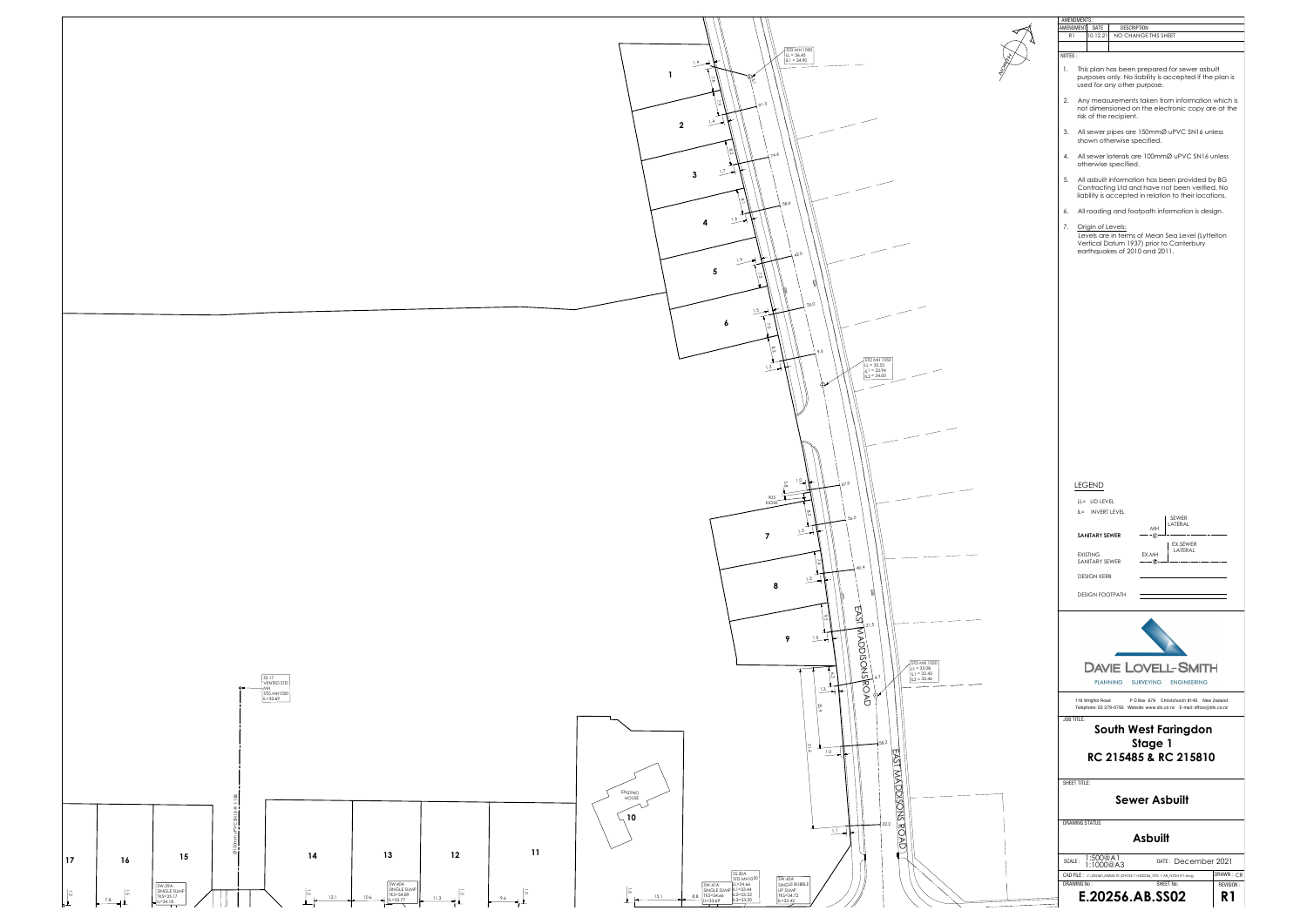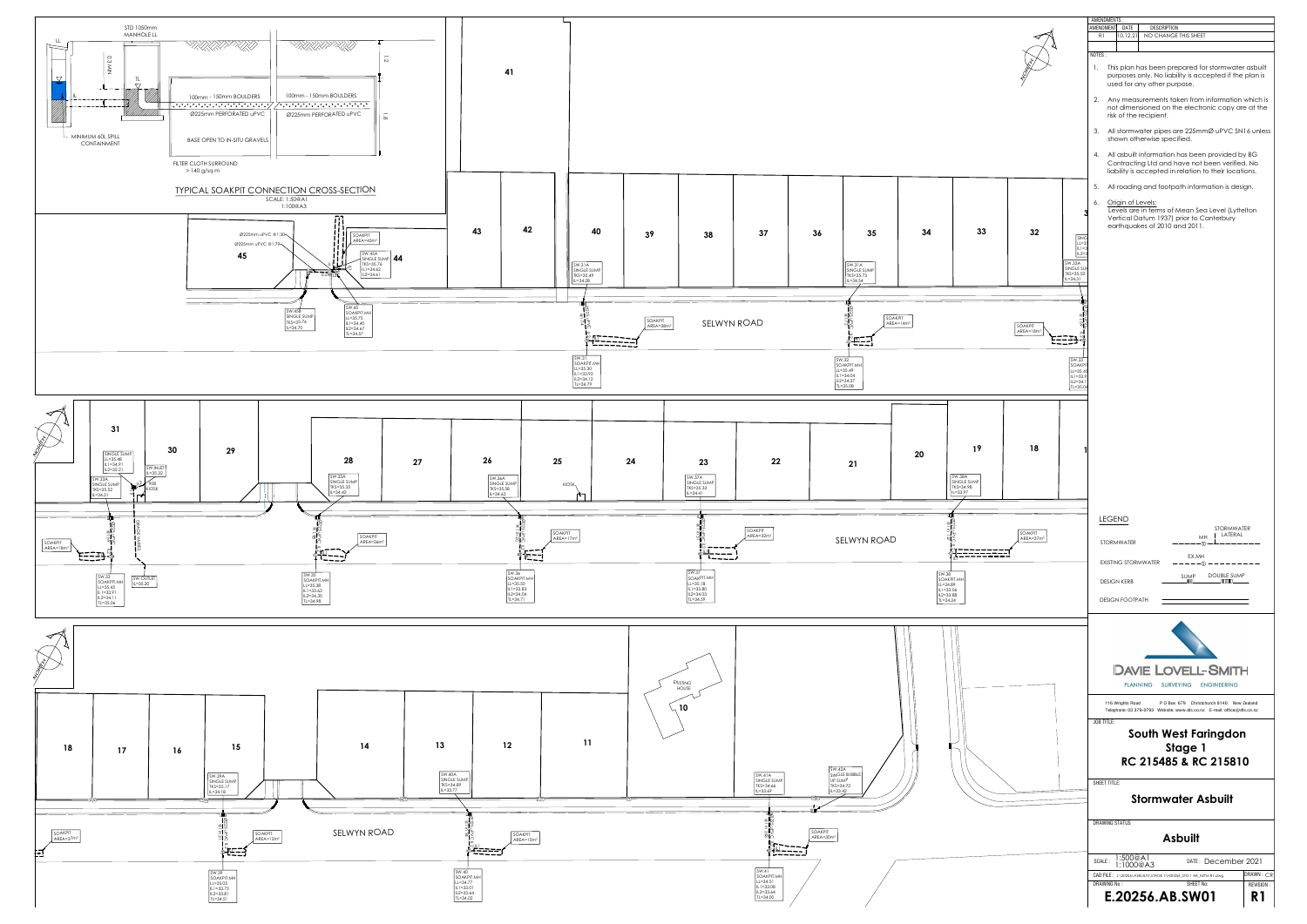